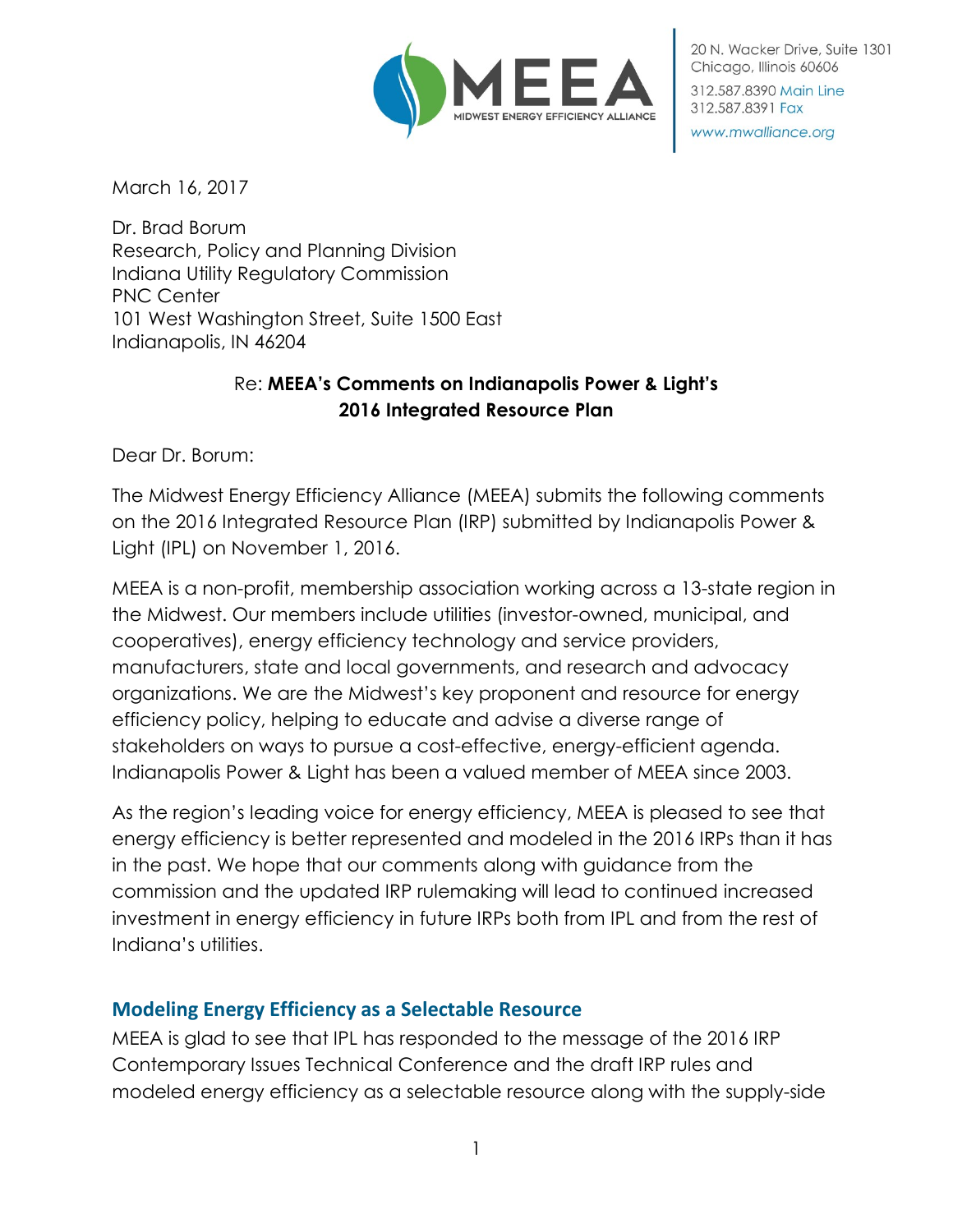

options in its IRP process. We like the approach of separating the bundles into cost-tiers as an improvement over non-tiered bundles because it prevents an "all or nothing" selection. It is worth considering that the cost-effectiveness of energy efficiency *programs* is often the result of lower-cost measures balancing out higher-cost measures, not on the cost-effectiveness of individual measures. Basing selection on measure-level cost-effectiveness could be leaving savings on the table that could be achieved with a well-designed portfolio of programs. Ultimately, the cost-effectiveness of energy efficiency is measured at the program level in Indiana so an approach that tries to model this could be worth consideration.

As the Regulatory Assistance Project points out, "although the achievable framework is useful from a practical standpoint, too often projections of achievable savings are seen as precise forecasts or even upper limits on what level of demand reduction can be attained through energy efficiency initiatives… Other factors, such as effective program design and the strength of motivation on the part of the utility, can significantly influence what level of savings will ultimately be realized."<sup>1</sup>

MEEA would also like to see the energy savings potential represented by customers that have opted-out included in the IRP modeling. It is not unreasonable to think that these customers may choose to opt back in to a utility's energy efficiency programs at some point before 2036. Commercial and industrial programs, those that would serve the customers eligible for the optout, represent some of the most cost-effective energy savings.<sup>2</sup>

# **Market Potential Study**

There are a few areas in the Market Potential Study (MPS) that we would like to address. First, we are glad to note that though IPL's market potential study

<sup>2</sup> Ehrendreich, G. 2015. Living Up to Its Potential: Industrial Energy Efficiency in the Midwest. Chicago, IL: Midwest Energy Efficiency Alliance. Accessed at [http://www.mwalliance.org/sites/default/files/uploads/Ehrendreich\\_2015\\_Living-up-to-its-](http://www.mwalliance.org/sites/default/files/uploads/Ehrendreich_2015_Living-up-to-its-potential_5-97.pdf)

[potential\\_5-97.pdf](http://www.mwalliance.org/sites/default/files/uploads/Ehrendreich_2015_Living-up-to-its-potential_5-97.pdf)

 $\overline{a}$ 

<sup>1</sup> Kramer, C. and Reed, G. 2012. Ten Pitfalls of Potential Studies. Burlington, VT: Regulatory Assistance Project. Accessed at [http://www.raponline.org/knowledge-center/ten-pitfalls-of](http://www.raponline.org/knowledge-center/ten-pitfalls-of-potential-studies/)[potential-studies/](http://www.raponline.org/knowledge-center/ten-pitfalls-of-potential-studies/)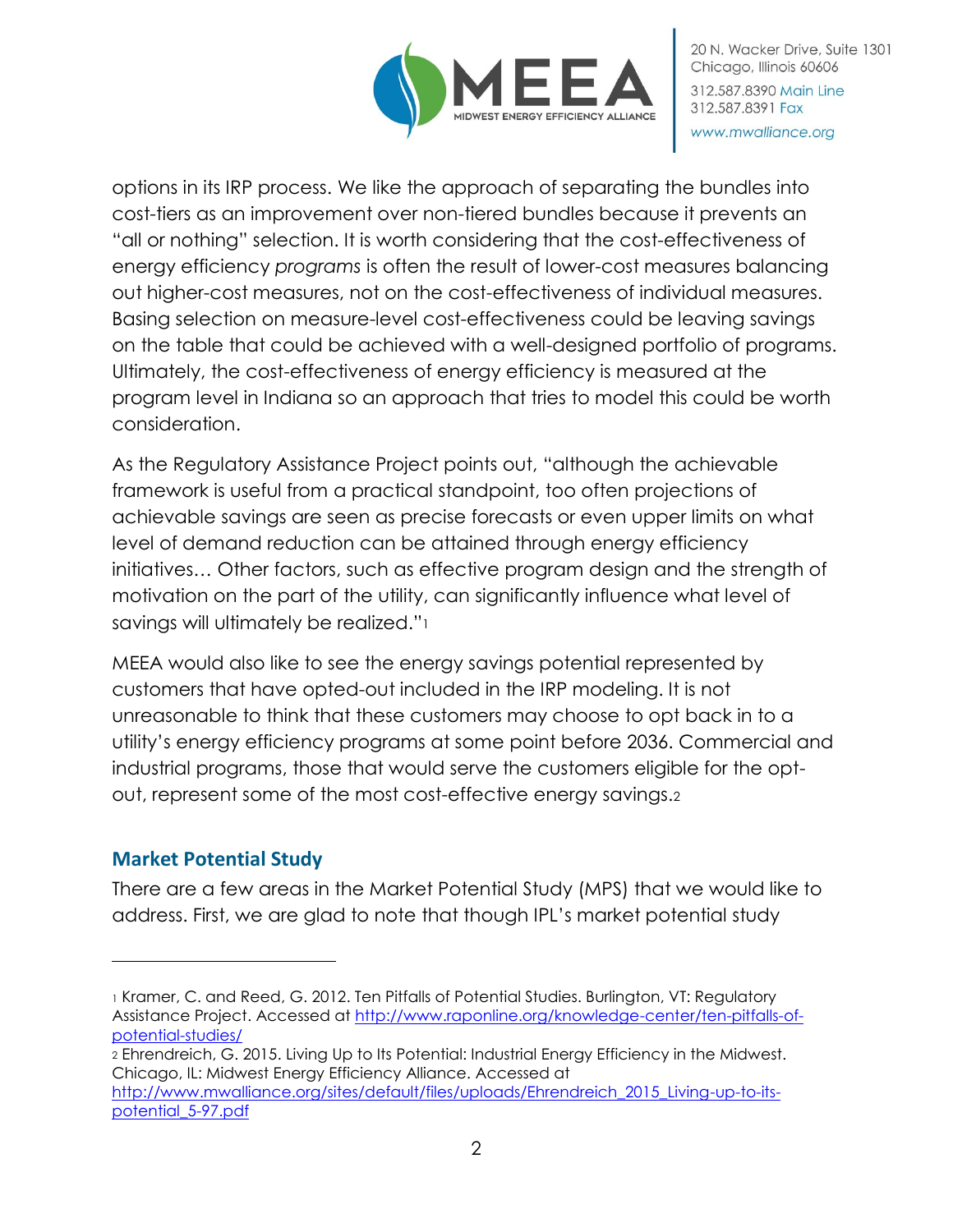

created four tiers of potential, the utility chose the "Maximum Achievable Potential" (MAP) rather than the narrower "Realistically Achievable Potential" (RAP) for modeling purposes. However, we suggest that the "Technical Potential" be the input to the IRP modeling. It is our position that eliminating achievable energy efficiency measures at this stage in the IRP is a flawed approach. The proper place for screening for cost-effectiveness of energy efficiency is at the program design and planning level. Such benefit-cost screening in the IRP places energy efficiency on unequal footing with supplyside options.

Secondly, we commend IPL for using the Indiana Technical Reference Manual Version 2.2 as this version has updated measure values and additional measures. NIPSCO, however, used the Indiana Technical Reference Manual 1.0 in its IRP. Fundamentally, the purpose of a TRM is to provide transparency, confidence and process efficiency in determining energy savings associated with individual energy efficiency measures. We hope that the commission will provide guidance to the utilities in the future on which version of the TRM should be used in resource planning and energy efficiency planning to ensure consistency for each of the state's regulated utilities.

## **Savings Levels**

The levels of energy efficiency selected in IPL's IRP hover around 0.75% of annual retail sales, never exceeding 0.83% in any year over a 20-year time frame. This level of energy savings is similar to the savings that IPL was required to achieve in 2012 – 0.70% - under the now repealed energy efficiency resource standard (EERS) and when its energy efficiency programs were in their infancy. Figure 1 illustrates the discrepancy between the savings requirements under the EERS, the savings proposed in IPL's IRP (based on total load, not load after the optout), and the level of savings required in 2012. Given MEEA's experience working in other states with long-term commitments to energy efficiency, it is not uncommon that higher levels of cost-effective energy savings can be achieved as technology, program design, and program deliver mature. Lastly, as these changes occur, program administrators recognize that customer incentive payments may be reduced and are certainly not at 100% of the incremental cost of the measure.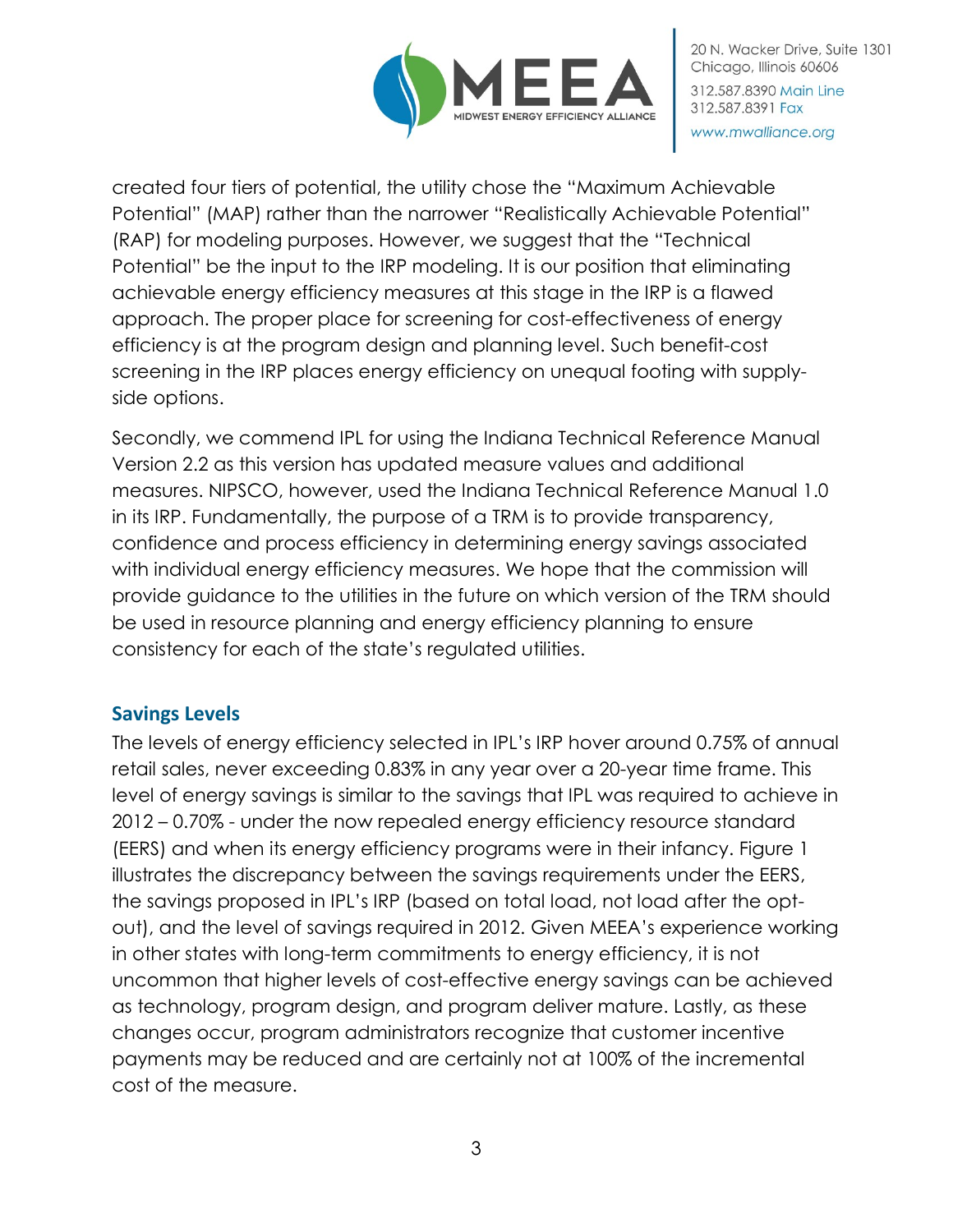

www.mwalliance.org



*Figure 1: Energy efficiency in IPL 2016 IRP compared with savings requirements from Cause 42693 energy efficiency standard. (IRP savings levels estimated by MEEA from forecasts provided in the IRP and appendices.)*

#### **Stakeholder Input**

We are glad to see the IPL engaging in a stakeholder process and taking feedback from stakeholder meetings to correct and refine some of the modeling. The "Quick Transition" scenario responded to stakeholder and customer input and resulted in a 135% increase in energy efficiency selected for the 2018 -2020 period, relative to the preferred resource portfolio. Having this scenario and documented customer preferences are important reference points for all those involved in the IRP process to consider. The transparency of this process is vital to ensuring that customers understand the process, and that they are getting the full benefit of possible energy savings with all resources equally considered.

Fundamental to that transparency is making sure that the information presented at the public stakeholder meetings is accurate and properly reflects the resource choices being made. The same applies to the input and output files, model run results, and other technical appendices that are provided to stakeholders who want to do a deeper, technical evaluation of the IRP. As a concrete example, though the preferred resource portfolio chosen by IPL is stated as a "hybrid" portfolio based on several scenarios, Attachment 8.2 (DSM